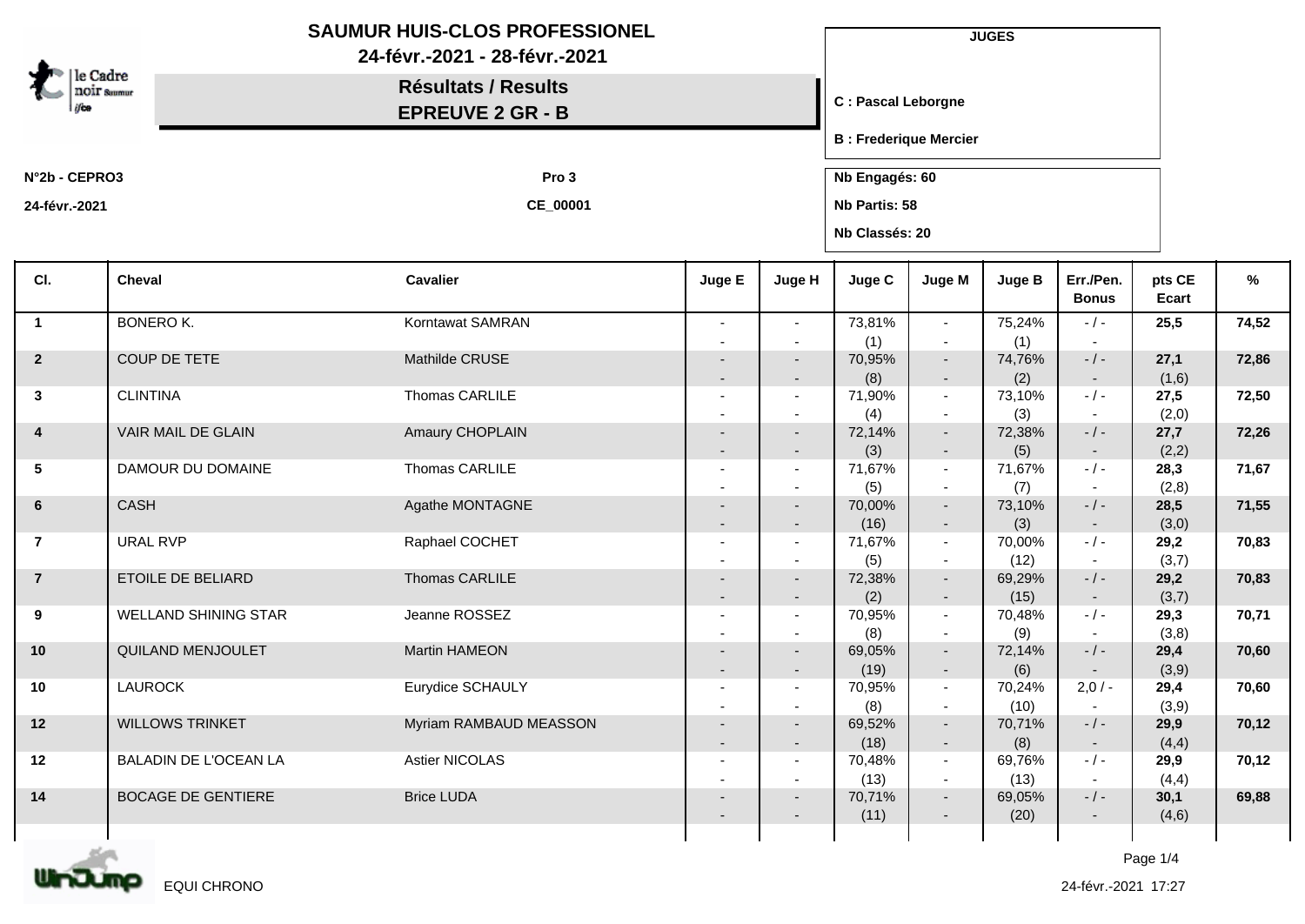**N°2b - CEPRO3**

**Pro 3 Nb Engagés: 60**

**24-févr.-2021**

**CE\_00001**

## **Nb Partis: 58 Nb Classés: 20**

| CI. | <b>Cheval</b>              | <b>Cavalier</b>    | Juge E                                     | Juge H                             | Juge C         | Juge M                             | Juge B         | Err./Pen.<br><b>Bonus</b> | pts CE<br>Ecart | %     |
|-----|----------------------------|--------------------|--------------------------------------------|------------------------------------|----------------|------------------------------------|----------------|---------------------------|-----------------|-------|
| 15  | <b>UDINE JOLIMON BEARN</b> | Zazie GARDEAU      | $\overline{\phantom{a}}$                   | $\sim$<br>$\overline{\phantom{a}}$ | 70,24%<br>(15) | $\sim$<br>$\blacksquare$           | 69,29%<br>(15) | $-/-$                     | 30,2<br>(4,7)   | 69,76 |
| 16  | <b>BALLYSHAN CONTENDER</b> | Astier NICOLAS     |                                            | $\overline{\phantom{a}}$           | 71,67%<br>(5)  | $\sim$<br>$\sim$                   | 67,38%<br>(27) | $-$ / $-$<br>$\sim$       | 30,5<br>(5,0)   | 69,52 |
| 16  | TODD DE SUZAN              | Aude SCHERER       |                                            | $\overline{a}$                     | 70,71%<br>(11) | $\sim$<br>$\sim$                   | 68,33%<br>(23) | $-$ / $-$<br>$\sim$       | 30,5<br>(5,0)   | 69,52 |
| 18  | VANCLEEF D'EDEN            | Pierre BAUDRY      | $\overline{\phantom{a}}$                   |                                    | 68,57%         | $\sim$                             | 69,52%         | $-$ / $-$                 | 31,0            | 69,05 |
| 19  | <b>ENIGMATIK FIDJIS AA</b> | Gwendolen FER      |                                            | $\overline{\phantom{a}}$<br>$\sim$ | (21)<br>67,62% | $\overline{\phantom{a}}$<br>$\sim$ | (14)<br>70,24% | $\sim$<br>$-/-$           | (5,5)<br>31,1   | 68,93 |
| 19  | <b>DIABOLO MENTHE</b>      | Nicolas TOUZAINT   |                                            | $\overline{\phantom{a}}$           | (25)<br>70,48% | $\sim$<br>$\sim$                   | (10)<br>67,38% | $-$ / $-$                 | (5,6)<br>31,1   | 68,93 |
| 21  | <b>RIEN QU'UN CRACK</b>    | Simon GUILLEMOT    | $\overline{\phantom{a}}$<br>$\overline{a}$ | $\overline{\phantom{a}}$<br>$\sim$ | (13)<br>68,57% | $\sim$<br>$\sim$                   | (27)<br>68,81% | $\sim$<br>$-$ / $-$       | (5,6)<br>31,3   | 68,69 |
| 21  | TURBO DE LA CROIX          | Jeanne ROSSEZ      |                                            |                                    | (21)<br>70,00% | $\sim$<br>$\sim$                   | (22)<br>67,38% | $-$ / $-$                 | (5,8)<br>31,3   | 68,69 |
| 23  | CALINE DE TROP LOIN        | Gwendolen FER      |                                            | $\overline{\phantom{a}}$<br>$\sim$ | (16)<br>67,86% | $\sim$<br>$\sim$                   | (27)<br>69,29% | $\sim$<br>$-$ / $-$       | (5,8)<br>31,4   | 68,57 |
| 24  | ELITE DE LA MOULINE        | Jonathan CISTERNAS |                                            |                                    | (24)<br>69,05% | $\sim$<br>$\sim$                   | (15)<br>67,86% | $\sim$<br>$-/-$           | (5,9)<br>31,5   | 68,45 |
| 25  | UN AMOUR DE TEXO           | Gaetan COUZINEAU   |                                            | $\sim$                             | (19)<br>67,38% | $\sim$<br>$\sim$                   | (25)<br>69,29% | $\sim$<br>$-/-$           | (6, 0)<br>31,7  | 68,33 |
|     |                            |                    |                                            |                                    | (26)           | $\sim$                             | (15)           |                           | (6,2)           |       |
| 26  | DUBLIN BOLCHET AA          | Gwendolen FER      | $\overline{\phantom{a}}$                   | $\overline{\phantom{a}}$           | 66,67%<br>(30) | $\sim$<br>$\sim$                   | 69,29%<br>(15) | $-$ / $-$<br>$\sim$       | 32,0<br>(6, 5)  | 67,98 |
| 27  | DAO DE L'OCEAN             | Aurelie GOMEZ      | $\overline{\phantom{a}}$                   |                                    | 66,43%<br>(32) | $\sim$<br>$\sim$                   | 68,33%<br>(23) | $-$ / $-$<br>$\sim$       | 32,6<br>(7,1)   | 67,38 |
| 28  | <b>BIG BOSS MELO</b>       | Axelle MARRA       |                                            | $\overline{\phantom{a}}$           | 67,14%<br>(28) | $\sim$<br>$\sim$                   | 67,38%<br>(27) | $-$ / $-$<br>$\sim$       | 32,7<br>(7,2)   | 67,26 |
| 28  | HANNIBAL CHEMIN DE LA FOR  | Magali LASNE       | $\overline{\phantom{a}}$                   | $\overline{a}$                     | 65,48%<br>(38) | $\sim$<br>$\sim$                   | 69,05%<br>(20) | $-/-$<br>$\sim$           | 32,7<br>(7,2)   | 67,26 |
| 30  | DOISY DAENE D'EPTE AA      | Amaury CHOPLAIN    | $\overline{\phantom{a}}$                   | $\overline{\phantom{a}}$           | 68,33%<br>(23) | $\sim$<br>$\overline{\phantom{a}}$ | 65,95%<br>(38) | $-$ / $-$<br>$\sim$       | 32,9<br>(7, 4)  | 67,14 |
| 30  | UNDERCOVER BHS Z           | Christopher SIX    |                                            | $\sim$                             | 66,43%<br>(32) | $\sim$<br>$\sim$                   | 67,86%<br>(25) | $-$ / $-$<br>$\sim$       | 32,9<br>(7,4)   | 67,14 |
| 32  | <b>AVALONE</b>             | Camille LAISNEY    |                                            |                                    | 67,38%         | $\overline{\phantom{a}}$           | 66,19%         | $-/-$                     | 33,2            | 66,79 |
|     |                            |                    |                                            |                                    | (26)           |                                    | (36)           |                           | (7,7)           |       |

Page 2/4

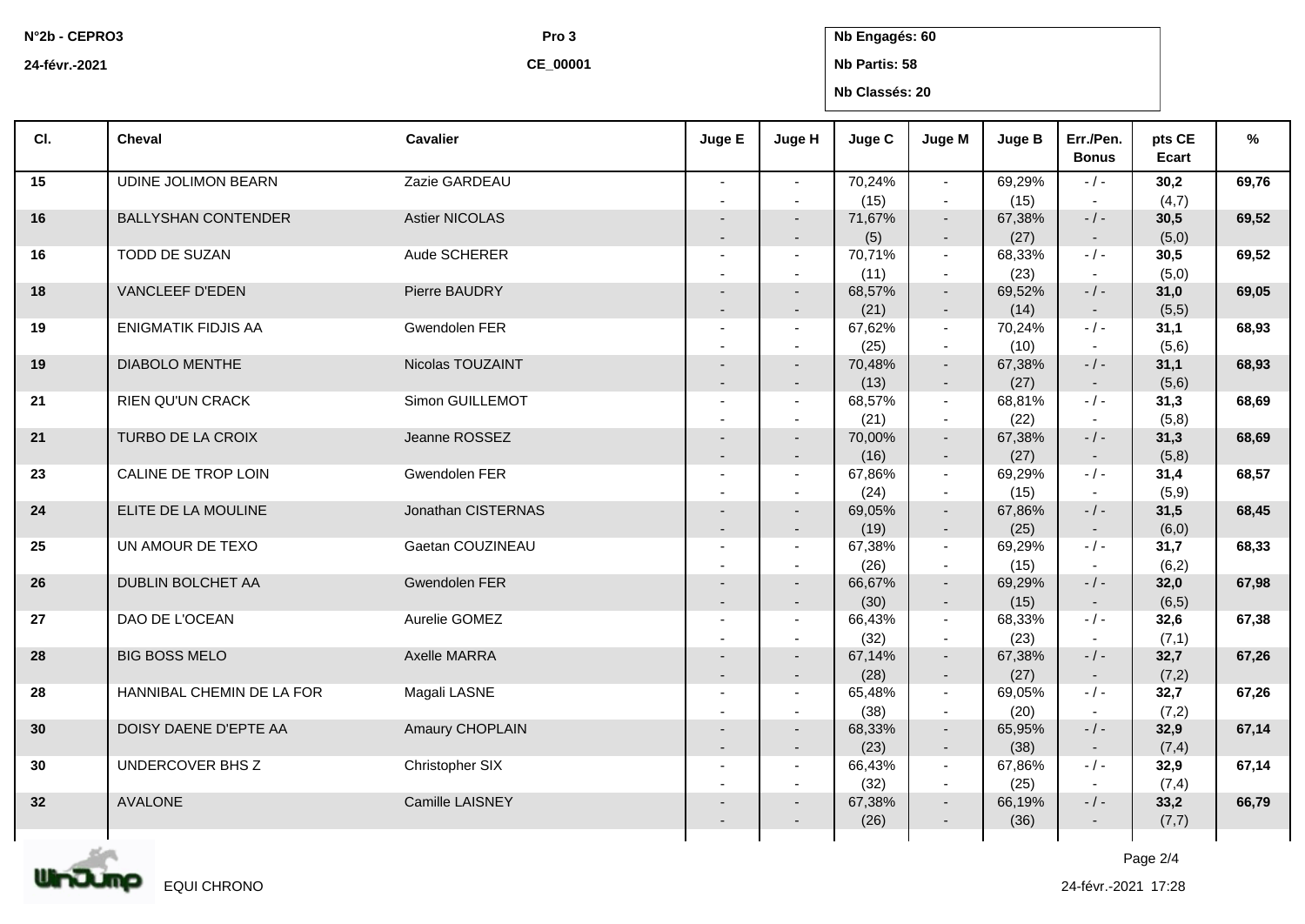**N°2b - CEPRO3**

**Pro 3 Nb Engagés: 60**

**24-févr.-2021**

**CE\_00001**

**Nb Partis: 58 Nb Classés: 20**

| CI. | <b>Cheval</b>             | <b>Cavalier</b>        | Juge E                                     | Juge H                             | Juge C         | Juge M                   | Juge B         | Err./Pen.<br><b>Bonus</b> | pts CE<br>Ecart | %     |
|-----|---------------------------|------------------------|--------------------------------------------|------------------------------------|----------------|--------------------------|----------------|---------------------------|-----------------|-------|
| 33  | ENJOY DE LA NOUE AA       | Stephane LANDOIS       |                                            | $\sim$                             | 65,24%<br>(39) | $\sim$<br>$\sim$         | 67,38%<br>(27) | $-$ / $-$                 | 33,7<br>(8,2)   | 66,31 |
| 34  | VIRTUEL DE DUC            | Victor FAURE           |                                            |                                    | 66,43%         | $\sim$                   | 65.95%         | $-$ / $-$                 | 33,8            | 66,19 |
|     |                           |                        | $\overline{\phantom{a}}$                   | $\overline{\phantom{a}}$           | (32)           | $\sim$                   | (38)           | $\sim$                    | (8,3)           |       |
| 35  | <b>URANIE LA TREICHE</b>  | Hugo FELGINES          |                                            | $\sim$                             | 66,43%         | $\sim$                   | 65,71%         | $-$ / $-$                 | 33,9            | 66,07 |
|     |                           |                        |                                            |                                    | (32)           | $\sim$                   | (41)           | $\sim$<br>$-/-$           | (8,4)           |       |
| 36  | <b>ELIOT CHANIERE</b>     | <b>Baptiste SALAUN</b> |                                            |                                    | 66,43%<br>(32) | $\sim$                   | 65,00%<br>(44) |                           | 34,3<br>(8, 8)  | 65,71 |
| 36  | VANCOUVER BOUGAUX         | Leopoldine BURTIN      | $\overline{\phantom{a}}$<br>$\overline{a}$ | $\overline{\phantom{a}}$<br>$\sim$ | 66,67%         | $\sim$<br>$\sim$         | 64.76%         | $\sim$<br>$-/-$           | 34,3            | 65,71 |
|     |                           |                        |                                            |                                    | (30)           | $\sim$                   | (45)           |                           | (8, 8)          |       |
| 36  | <b>VALENCIA</b>           | Raphael COCHET         |                                            |                                    | 65,95%         | $\sim$                   | 65,48%         | $-$ / $-$                 | 34,3            | 65,71 |
|     |                           |                        |                                            | $\overline{\phantom{a}}$           | (37)           | $\sim$                   | (42)           | $\sim$                    | (8,8)           |       |
| 36  | HUBERT DES 3 ARBRES       | Stanislas DE ZUCHOWICZ |                                            |                                    | 64,29%         | $\sim$                   | 67,14%         | $-$ / $-$                 | 34,3            | 65,71 |
|     |                           |                        |                                            |                                    | (42)           | $\sim$                   | (33)           |                           | (8,8)           |       |
| 40  | ANGOON DE KAER            | Raphael COCHET         |                                            |                                    | 63,57%         | $\sim$                   | 67,38%         | $-$ / $-$                 | 34,5            | 65,48 |
|     |                           |                        | $\overline{\phantom{a}}$                   | $\overline{\phantom{a}}$           | (46)           | $\sim$                   | (27)           | $\sim$                    | (9,0)           |       |
| 41  | <b>ATRIOUX</b>            | Leo SCHAAR             |                                            |                                    | 66,90%         | $\sim$                   | 63,81%         | $-/-$                     | 34,6            | 65,36 |
|     |                           |                        |                                            |                                    | (29)           | $\sim$                   | (48)           |                           | (9,1)           |       |
| 41  | CHATEAU DE VERSAILLES M2S | Weerapat PITAKANONDA   |                                            |                                    | 64,52%         | $\sim$                   | 66,19%         | $-$ / $-$                 | 34,6            | 65,36 |
|     |                           |                        | $\overline{\phantom{a}}$                   | $\overline{\phantom{a}}$           | (41)           | $\sim$                   | (36)           | $\sim$                    | (9,1)           |       |
| 43  | CROCKET 30                | Zoe MEYER              |                                            |                                    | 64,29%         | $\sim$                   | 65,95%         | $-$ / $-$                 | 34,9            | 65,12 |
|     |                           |                        |                                            |                                    | (42)           | $\sim$                   | (38)           | $\sim$                    | (9,4)           |       |
| 44  | CESAR DE COMMARIN LA      | Zazie GARDEAU          |                                            |                                    | 65,00%         | $\sim$                   | 63,81%         | $-$ / $-$                 | 35,6            | 64,40 |
|     |                           |                        | $\overline{\phantom{a}}$                   | $\overline{\phantom{a}}$           | (40)           | $\sim$                   | (48)           | $\sim$                    | (10,1)          |       |
| 45  | FENDER DE HUS Z           | Pierre BAUDRY          |                                            |                                    | 63,10%         | $\sim$                   | 65,48%         | $-/-$                     | 35,7            | 64,29 |
|     |                           |                        |                                            |                                    | (48)           | $\sim$                   | (42)           |                           | (10,2)          |       |
| 45  | <b>ASKAN</b>              | Clara BOREL            |                                            |                                    | 64,05%         | $\sim$                   | 64,52%         | $2,0/-$                   | 35,7            | 64,29 |
| 47  | CAPPONE DU GOLFE          | Laurent CHAPPEY        | $\overline{\phantom{a}}$                   | $\overline{\phantom{a}}$<br>$\sim$ | (44)<br>61,90% | $\sim$<br>$\sim$         | (46)<br>66,43% | $\sim$<br>$-/-$           | (10,2)<br>35,8  | 64,17 |
|     |                           |                        |                                            |                                    | (52)           | $\sim$                   | (35)           |                           | (10,3)          |       |
| 48  | QUERUBIN DEL DUERO        | Julie DURAND           |                                            |                                    | 63,10%         | $\sim$                   | 63,57%         | $6,0/-$                   | 36,7            | 63,33 |
|     |                           |                        | $\overline{\phantom{a}}$                   | $\overline{\phantom{a}}$           | (48)           | $\sim$                   | (50)           | $\sim$                    | (11,2)          |       |
| 49  | CORVET DE LA ROSIERE      | Fabien AUBISSON        |                                            |                                    | 62,38%         | $\sim$                   | 64,05%         | $-/-$                     | 36,8            | 63,22 |
|     |                           |                        |                                            |                                    | (51)           | $\sim$                   | (47)           |                           | (11,3)          |       |
| 49  | RANGHOUN D'EN PAOU        | Zoe MEYER              |                                            |                                    | 59,76%         | $\blacksquare$           | 66,67%         | $-$ / $-$                 | 36,8            | 63,22 |
|     |                           |                        |                                            |                                    | (57)           | $\overline{\phantom{a}}$ | (34)           | $\sim$                    | (11,3)          |       |
|     |                           |                        |                                            |                                    |                |                          |                |                           |                 |       |



Page 3/4